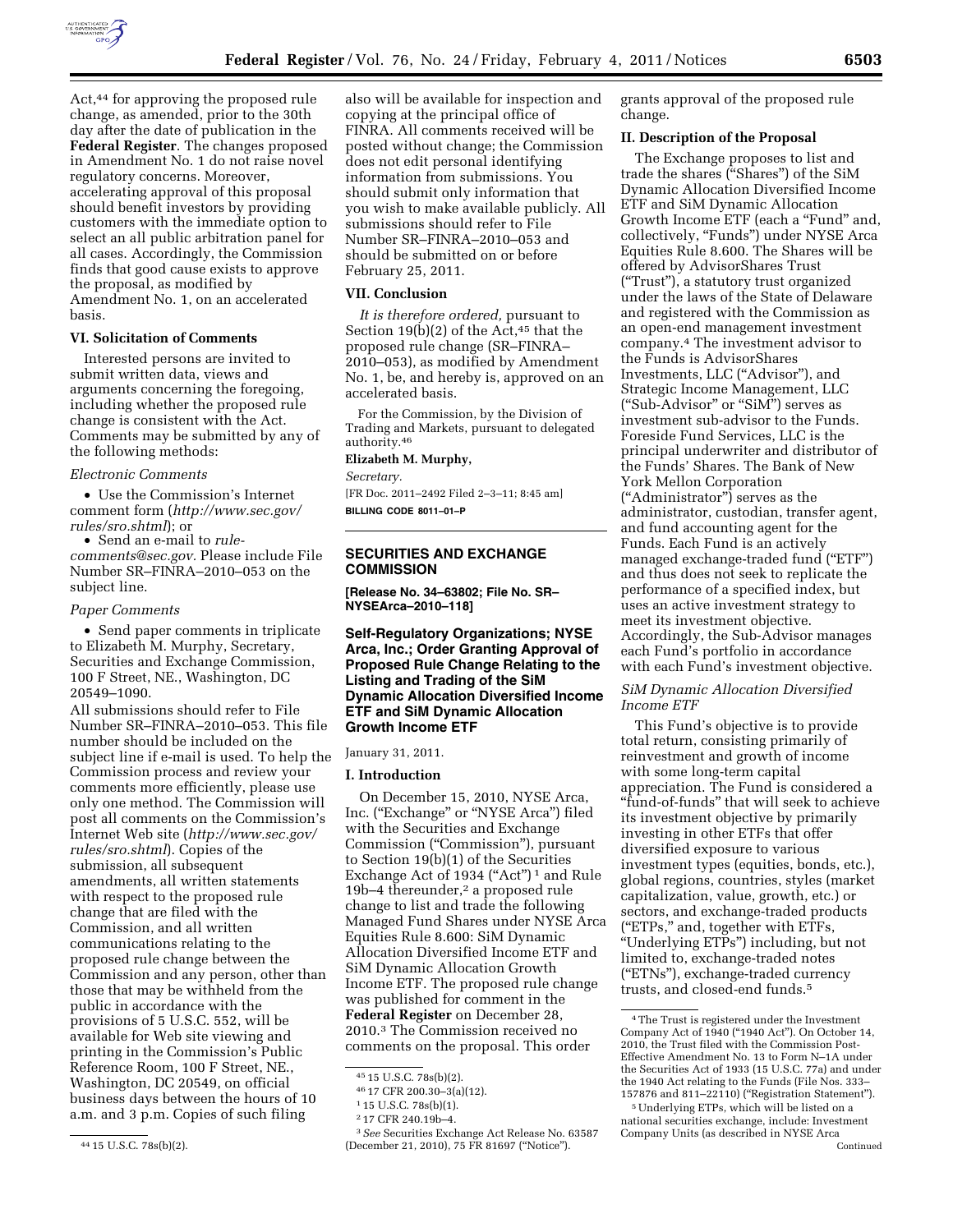The Fund will seek to offer the potential for total return from a high level of income and a low level of capital growth, with exposure to a low level of principal risk. The Fund, through its investments in the Underlying ETPs, generally will invest at least 60% of its net assets in domestic and international fixed-income funds. The Fund will allocate its assets among Underlying ETPs in accordance with the Sub-Advisor's outlook for the economy, the financial markets, and the relative market valuations of the Underlying ETPs. The Fund will sell interests or reduce investment exposure among market segments or Underlying ETPs, if appropriate, when the Sub-Advisor's fundamental and quantitative factors indicate a low relative strength of such market segments and that such market segments are likely to underperform the market as a whole.

Under normal market conditions, the Fund's portfolio will generally:

• Invest up to 85% of its assets in Underlying ETPs that hold fixed-income securities as well as cash equivalents;

• Not invest more than 40% of its net assets in Underlying ETPs that primarily hold equity securities; and

• Invest up to 20% of its assets in any single Underlying ETP.

The Fund's portfolio may temporarily exceed these percentage ranges for short periods without notice, and the Sub-Advisor, due to certain market conditions, may alter the percentage ranges when it deems appropriate.

# *SiM Dynamic Allocation Growth Income ETF*

This Fund's objective is to provide total return, consisting primarily of long-term capital appreciation with some reinvestment and growth of income. The Fund is considered a ''fund-of-funds'' that will seek to achieve its investment objective by primarily investing in Underlying ETPs that offer diversified exposure to various investment types (equities, bonds, etc.), global regions, countries, styles (market capitalization, value, growth, etc.) or sectors, and ETPs including, but not limited to, ETNs, exchange-traded currency trusts, and closed-end funds.

In general, the Fund will seek to offer investors the potential for total return from a low to medium level of income and a medium to high level of capital growth, while exposing them to a medium to high level of principal risk. The Fund, through its investments in the Underlying ETPs, generally will invest at least 60% of its net assets in domestic and international equity funds. The Fund will allocate its assets among Underlying ETPs in accordance with the Sub-Advisor's outlook for the economy, the financial markets, and the relative market valuations of the Underlying ETPs. The Fund will sell interests or reduce investment exposure among market segments or Underlying ETPs when the Sub-Advisor's fundamental and quantitative factors indicate a low relative strength of such market segments and that such market segments are likely to underperform the market as a whole.

The Fund's portfolio will generally:

• Invest up to 85% of its assets in Underlying ETPs that hold equity securities as well as cash equivalents;

• Not invest more than 40% of its net assets in Underlying ETPs that primarily hold fixed-income securities; and

• Invest up to 20% of its assets in any single Underlying ETP.

The Fund's portfolio may temporarily exceed these percentage ranges for short periods without notice, and the Sub-Advisor, due to certain market conditions, may alter the percentage ranges when it deems appropriate.

#### *Other Investments*

The Funds and the Underlying ETPs may invest in equity securities representing ownership interests in a company or partnership and that consist of common stocks, preferred stocks, warrants to acquire common stock, securities convertible into common stock, and investments in master limited partnerships.6 The Funds may enter into repurchase agreements, which may be deemed to be loans, with financial institutions, and reverse repurchase agreements as part of the Funds' investment strategy. The Funds may also invest in U.S. government securities, U.S. Treasury zero-coupon bonds, and shares of real estate investment trusts, which are pooled investment vehicles that primarily invest in real estate or real estate-related loans. To respond to adverse market, economic, political, or other conditions, the Funds may invest 100% of their total assets, without limitation, in high-

6The Funds will hold only equity securities traded in the United States on registered exchanges. quality short-term debt securities and money market instruments.

Additional details regarding the Trust, Shares, and the Funds, including, among other things, investment strategies, risks, creations and redemptions of Shares, fees, portfolio holdings disclosure policies, distributions, taxes, the calculation of the net asset value ("NAV") dissemination and availability of key information about the Funds, trading halts, trading rules, surveillance, and the Information Bulletin can be found in the Notice and the Registration Statement, as applicable.<sup>7</sup>

### **III. Discussion and Commission Findings**

After careful consideration, the Commission finds that the proposed rule change is consistent with the requirements of the Act and the rules and regulations thereunder applicable to a national securities exchange.8 In particular, the Commission finds that the proposed rule change is consistent with the requirements of Section 6(b)(5) of the Act,9 which requires, among other things, that the Exchange's rules be designed to promote just and equitable principles of trade, to foster cooperation and coordination with persons engaged in facilitating transactions in securities, to remove impediments to, and perfect the mechanism of, a free and open market and a national market system, and, in general, to protect investors and the public interest. The Commission notes that it has approved the listing and trading of other similar Managed Fund Shares.10

The Commission finds that the proposal to list and trade the Shares on the Exchange is consistent with Section  $11A(a)(1)(C(iii)$  of the Act,<sup>11</sup> which sets forth Congress' finding that it is in the public interest and appropriate for the protection of investors and the maintenance of fair and orderly markets to assure the availability to brokers, dealers, and investors of information with respect to quotations for and transactions in securities. Quotation and

8 In approving this proposed rule change, the Commission notes that it has considered the proposed rule's impact on efficiency, competition, and capital formation. *See* 15 U.S.C. 78c(f).

10*See, e.g.,* Securities Exchange Act Release No. 63076 (October 12, 2010), 75 FR 63874 (October 18, 2010) (SR–NYSEArca–2010–79) (approving the listing and trading of the Cambria Global Tactical ETF, which is a ''fund-of-funds'' that seeks to invest primarily in other exchange-traded funds listed and traded in the United States and certain other exchange-traded products including, but not limited to, exchange-traded notes, exchange-traded currency trusts, and closed-end funds).

11 15 U.S.C. 78k–1(a)(1)(C)(iii).

Equities Rule 5.2(j)(3)); Index-Linked Securities (as described in NYSE Arca Equities Rule 5.2(j)(6)); Portfolio Depositary Receipts (as described in NYSE Arca Equities Rule 8.100); Trust Issued Receipts (as described in NYSE Arca Equities Rule 8.200); Commodity-Based Trust Shares (as described in NYSE Arca Equities Rule 8.201); Currency Trust Shares (as described in NYSE Arca Equities Rule 8.202); Commodity Index Trust Shares (as described in NYSE Arca Equities Rule 8.203); Trust Units (as described in NYSE Arca Equities Rule 8.500); Managed Fund Shares (as described in NYSE Arca Equities Rule 8.600); and closed-end funds.

<sup>7</sup>*See supra* notes 3 and 4.

<sup>9</sup> 15 U.S.C. 78f(b)(5).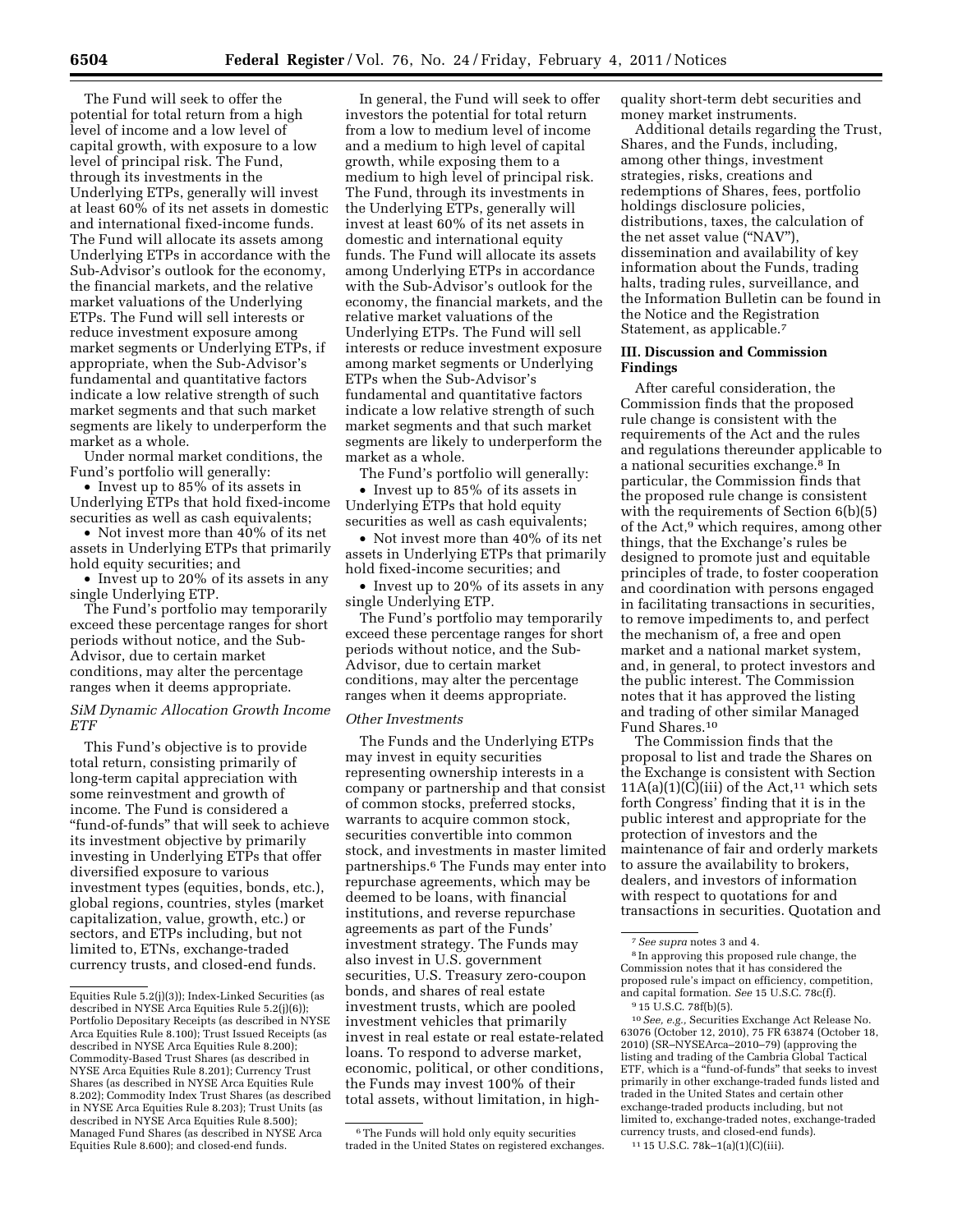last-sale information for the Shares will be available via the Consolidated Tape Association high-speed line. In addition, the Portfolio Indicative Value will be disseminated at least every 15 seconds during the Core Trading Session by one or more major market data vendors. On each business day before commencement of trading in Shares in the Core Trading Session on the Exchange, the Funds will disclose on their website the Disclosed Portfolio, as defined in NYSE Arca Equities Rule 8.600(c)(2), that will form the basis for the Funds' calculation of NAV at the end of the business day.12 The NAV per Share for the Funds will be calculated by the Administrator and determined as of the close of the regular trading session on NYSE Arca (ordinarily 4:00 p.m., Eastern Time) on each day that the Exchange is open. Information regarding market price and trading volume of the Underlying ETPs will be continually available on a real-time basis throughout the day from major market data vendors, and last-sale and closing price information for Underlying ETPs will be available on the website of the national securities exchange on which such securities are listed or through major market data vendors. Information regarding market price and trading volume of the Shares will be continually available on a real time basis through the day on brokers' computer screens and other electronic services, and the previous day's closing price and trading volume information will be published daily in the financial section of newspapers. The Funds' Web site will also include a form of the Prospectus for the Funds, information relating to NAV, and other quantitative and trading information. Further, a basket composition file, which includes the security names and share quantities required to be delivered in exchange for Fund Shares, together with estimates and actual cash components, will be publicly disseminated daily prior to the opening of the New York Stock Exchange via the National Securities Clearing Corporation.

The Commission further believes that the proposal to list and trade the Shares is reasonably designed to promote fair disclosure of information that may be necessary to price the Shares appropriately and to prevent trading when a reasonable degree of

transparency cannot be assured. The Commission notes that the Exchange will obtain a representation from the issuer of the Shares that the NAV and the Disclosed Portfolio will be made available to all market participants at the same time.13 In addition, the Exchange will halt trading in the Shares under the specific circumstances set forth in NYSE Arca Equities Rule 8.600(d)(2)(D), and may halt trading in the Shares to the extent to which trading is not occurring in the securities and/or the financial instruments comprising the Disclosed Portfolio of the Funds, or whether other unusual conditions or circumstances detrimental to the maintenance of a fair and orderly market are present.14 In addition, NYSE Arca Equities Rule 8.600(d)(2)(B)(ii) requires that the Reporting Authority that provides the Disclosed Portfolio implement and maintain, or be subject to, procedures designed to prevent the use and dissemination of material nonpublic information regarding the actual components of the portfolio. Further, the Commission notes that neither the Advisor nor the Sub-Advisor is affiliated with a broker-dealer.15 In the

14*See* NYSE Arca Equities Rule 8.600(d)(2)(C)(ii). With respect to trading halts, the Exchange may consider other relevant factors in exercising its discretion to halt or suspend trading in the Shares of the Funds. Trading in Shares of the Funds will be halted if the circuit breaker parameters in NYSE Arca Equities Rule 7.12 have been reached. Trading also may be halted because of market conditions or for reasons that, in the view of the Exchange, make trading in the Shares inadvisable.

15*See* Commentary .06 to NYSE Arca Equities Rule 8.600. With respect to the Funds, the Exchange represents that the Advisor and Sub-Advisor, and their related personnel, are subject to Investment Advisers Act Rule 204A–1. This Rule specifically requires the adoption of a code of ethics by an investment advisor to include, at a minimum: (i) Standards of business conduct that reflect the firm's/personnel fiduciary obligations; (ii) provisions requiring supervised persons to comply with applicable federal securities laws; (iii) provisions that require all access persons to report, and the firm to review, their personal securities transactions and holdings periodically as specifically set forth in Rule 204A–1; (iv) provisions requiring supervised persons to report any violations of the code of ethics promptly to the chief compliance officer (''CCO'') or, provided the CCO also receives reports of all violations, to other persons designated in the code of ethics; and (v) provisions requiring the investment advisor to provide each of the supervised persons with a copy of the code of ethics with an acknowledgement by said supervised persons. In addition, Rule 206(4)– 7 under the Advisers Act makes it unlawful for an investment advisor to provide investment advice to clients unless such investment advisor has (i) adopted and implemented written policies and procedures reasonably designed to prevent violation, by the investment advisor and its supervised persons, of the Advisers Act and the Commission rules adopted thereunder; (ii) implemented, at a minimum, an annual review

event (a) the Advisor or the Sub-Advisor becomes newly affiliated with a brokerdealer, or (b) any new advisor or subadvisor becomes affiliated with a broker-dealer, they will be required to implement a fire wall with respect to such broker-dealer regarding access to information concerning the composition and/or changes to a portfolio, and will be subject to procedures designed to prevent the use and dissemination of material non-public information regarding such portfolio.

The Exchange represents that the Shares are deemed to be equity securities, thus rendering trading in the Shares subject to the Exchange's existing rules governing the trading of equity securities. In support of this proposal, the Exchange has made representations, including:

(1) The Shares will conform to the initial and continued listing criteria under NYSE Arca Equities Rule 8.600.

(2) The Exchange has appropriate rules to facilitate transactions in the Shares during all trading sessions.

(3) The Exchange's surveillance procedures are adequate to properly monitor Exchange trading of the Shares in all trading sessions and to deter and detect violations of Exchange rules and applicable federal securities laws.

(4) Prior to the commencement of trading, the Exchange will inform its ETP Holders in an Information Bulletin of the special characteristics and risks associated with trading the Shares. Specifically, the Information Bulletin will discuss the following: (a) The procedures for purchases and redemptions of Shares in Creation Unit aggregations (and that Shares are not individual redeemable); (b) NYSE Arca Equities Rule 9.2(a), which imposes a duty of due diligence on its ETP Holders to learn the essential facts relating to every customer prior to trading the Shares; (c) the risks involved in trading the Shares during the Opening and Late Trading Sessions when an updated Portfolio Indicative Value will not be calculated or publicly disseminated; (d) how information regarding the Portfolio Indicative Value is disseminated; (e) the requirement that ETP Holders deliver a prospectus to investors purchasing newly issued Shares prior to or concurrently with the confirmation of a transaction; and (f) trading information.

(5) A minimum of 100,000 Shares for each Fund will be outstanding at the

<sup>12</sup>On a daily basis, the Advisor will disclose for each portfolio security or other financial instrument of the Funds the following information: Ticker symbol (if applicable), name of security or financial instrument, number of shares or dollar value of financial instruments held in the portfolio, and percentage weighting of the security or financial instrument in the portfolio.

<sup>13</sup>*See* NYSE Arca Equities Rule 8.600(d)(1)(B) (also requiring that the Exchange obtain a representation from the issuer that NAV per Share for each Fund will be calculated daily).

regarding the adequacy of the policies and procedures established pursuant to subparagraph (i) above and the effectiveness of their implementation; and (iii) designated an individual (who is a supervised person) responsible for administering the policies and procedures adopted under subparagraph (i) above.